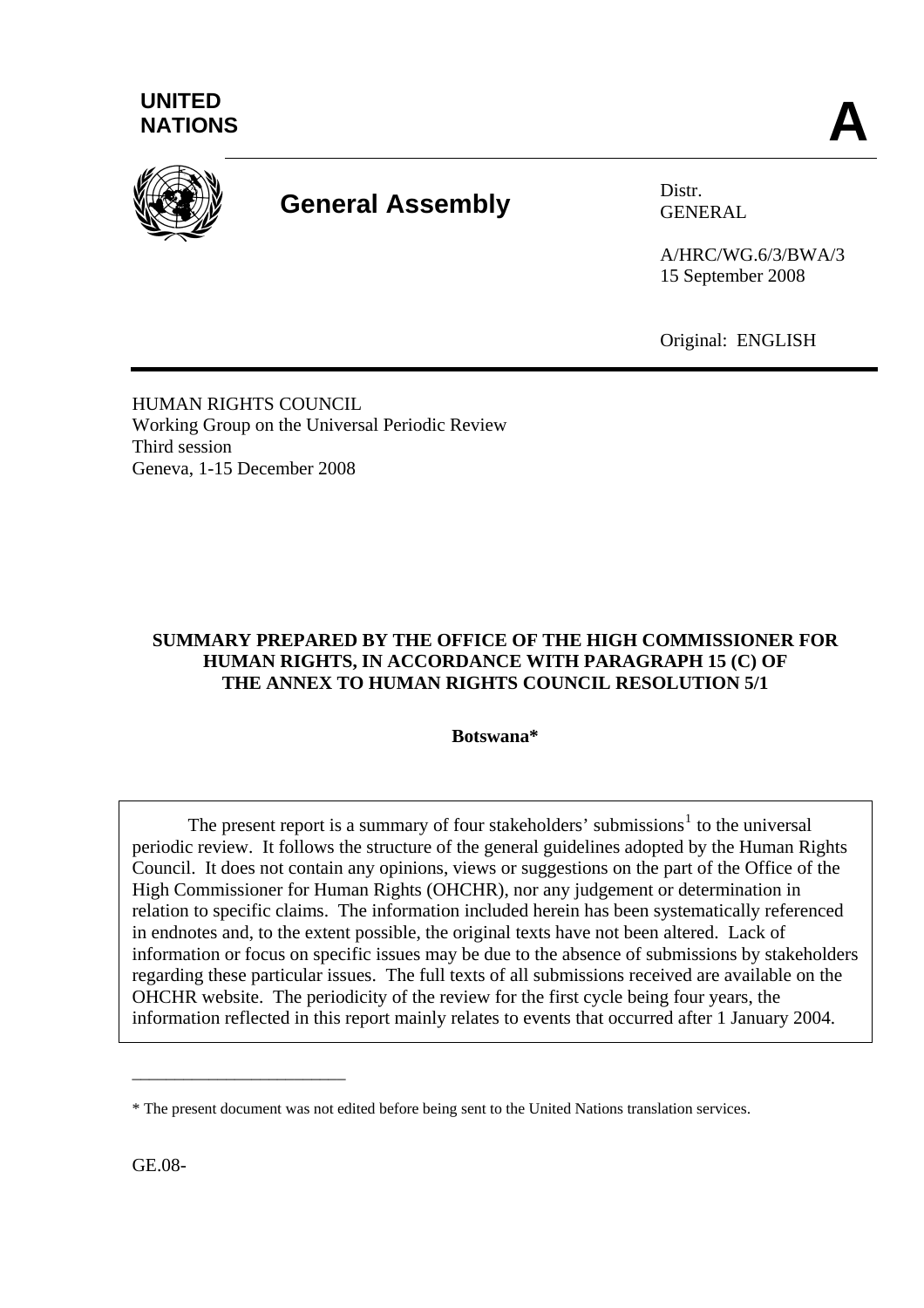# **I. BACKGROUND AND FRAMEWORK**

## **A. Scope of international obligations**

1. Concern has been expressed by the Centre for Human Rights of the University of Pretoria (CHR) regarding the record of Botswana with respect to ratification and reporting on international treaties and conventions and its commitment to incorporate ratified instruments into domestic law. Botswana has not ratified the International Covenant on Social Economic and Cultural Rights.<sup>[2](#page-6-1)</sup> Customary International law is applicable in so far as it is not inconsistent with any piece of domestic legislation.[3](#page-6-1)

## **B. Constitutional and legislative framework**

2. Botswana does not have a national human rights commission or a comprehensive constitutional framework to promote and protect human rights, particularly for women and children, as also indicated by the CHR. [4](#page-6-1)

#### **C. Institutional and human rights infrastructure**

N/A.

## **D. Policy measures**

N/A.

# **II. PROMOTION AND PROTECTION OF HUMAN RIGHTS ON THE GROUND**

## **A. Cooperation with human rights mechanisms**

3. As also noted by the CHR, Botswana has not submitted any report to the African Commission on Human and People's Rights, the Committee Against Torture (CAT) nor has it incorporated the Convention on the Rights of Child which it ratified in 1995 into its domestic  $\int$ law.

## **B. Implementation of international human rights obligations**

## **1. Equality and non discrimination**

4. As noted by the CHR, the Constitution of Botswana contains a list of issues (in section  $15(4)(c)$ ) which operate as claw-back provisions to the provision (in section 15(1)), which guarantees that no law shall make any provision that is discriminatory either of itself or in its effect. These issues are regarded as matters of personal law and include adoption, marriage, divorce, burial, devolution of property on death. By virtue of that categorisation, the CHR indicated that the Constitution of Botswana offers a strong basis for discrimination and societal abuses against women in Botswana.<sup>[6](#page-6-1)</sup>

## **2. Right to life, liberty and security of the person**

5. Section 7 of the 1966 Constitution guarantees protection from torture, other cruel, inhuman or degrading treatment or punishment but recognises the infliction of lawful punishment, as highlighted by the CHR.<sup>[7](#page-6-1)</sup> In Botswana, reports on the activities of the security forces in closed institutions remain a great concern. Notably, the paramilitary Special Support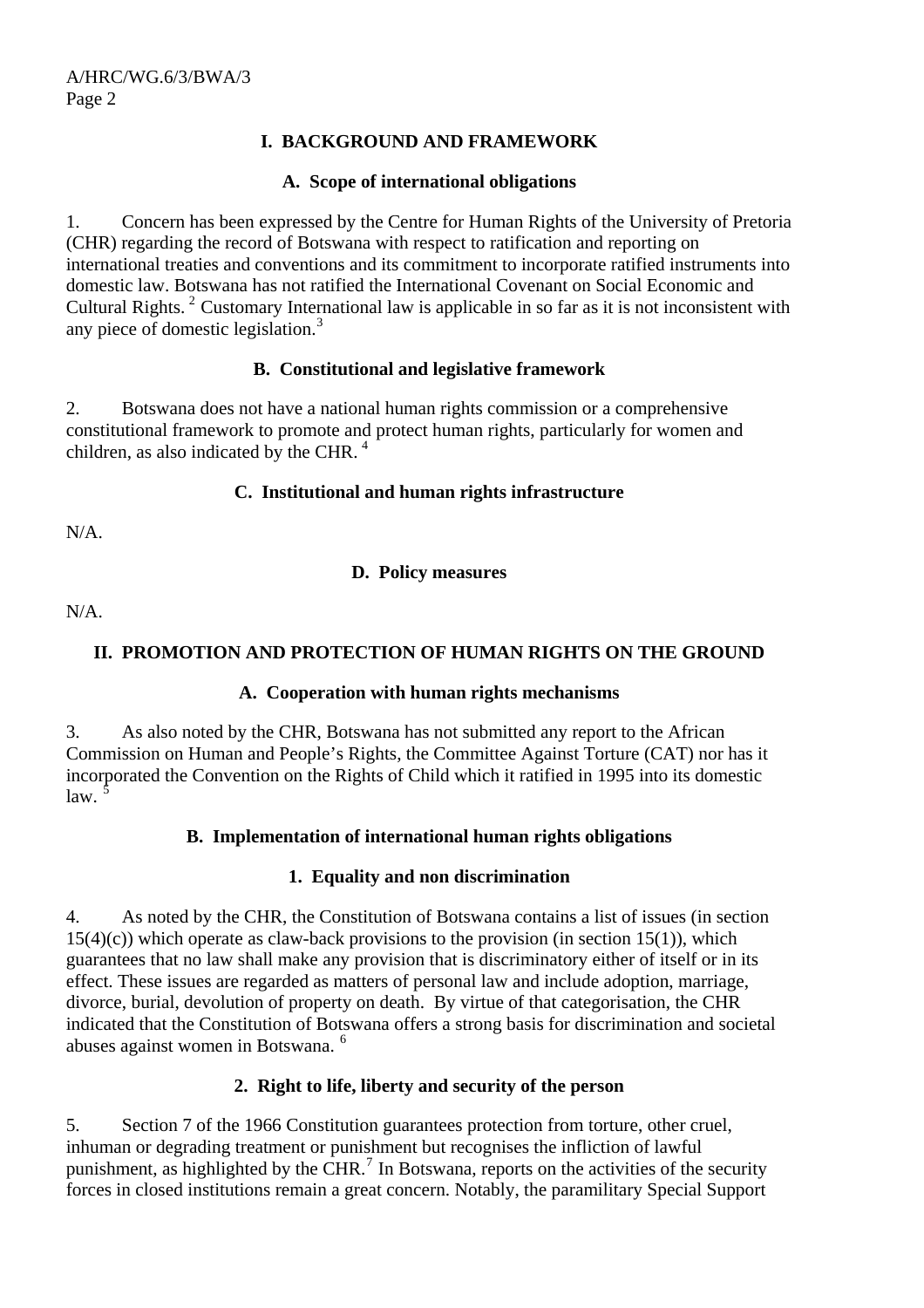Group of the Botswana Police Service and the Criminal Investigation Department are known for their lack of accountability and use of torture, abuse and threats of suspects. In November 2005, five soldiers and two police special constables were arrested for allegedly forcing several foreign detainees to perform sex acts on one another. In August, two police special constables were charged with beating a foreign prisoner.  $8$ 

6. According to the CHR, the prison system, which had an authorized capacity of 3,910, held 5,969 prisoners, a 12 percent reduction in overcrowding since September 2005. Overcrowding was worst in men's prisons and constituted a serious health threat because of the country's high incidence of HIV/AIDS and tuberculosis. Rape between inmates occurred. Generally, prison conditions remained poor in Botswana.<sup>[9](#page-6-1)</sup>

7. In the penal system, corporal punishment is lawful as a sentence for crime under the Penal Code, the Criminal Procedure and Evidence Act (article 305), the Customary Courts Act, and the Customary Courts Amendment Act, as also indicated by the Global Initiative to End All Corporal Punishment of Children (GIEACPC). The Children's Act (article 20) and the Prisons Act (sections 108 and 109) allow for corporal punishment as a disciplinary measure in penal and other institutions accommodating children in conflict with the law. As of May 2008, a proposed amendment to the Children's Act would prohibit corporal punishment as a sentence of a children's court, but this would not apply to customary courts.  $10$ 

8. Corporal punishment is lawful in the home and at school while children have limited protection from violence under the Children's Act (1981) and the Penal Code (1986, amended 2004), as reported by the CHR  $^{11}$  $^{11}$  $^{11}$  and GIEACPC. <sup>[12](#page-6-1)</sup> There is no defence of "reasonable" chastisement" or similar enshrined in existing legislation but draft amendments to the Children Act, presented to Parliament in June 2008, recognise "reasonable" correction of a child by prohibiting only "correction which is unreasonable in kind or in degree" (section 84).  $^{13}$  $^{13}$  $^{13}$ GIEACPC indicated that corporal punishment is lawful in schools under the Education Act (Corporal Punishment) Regulations. The head teacher is authorised to inflict up to five strokes of the cane on a child, but this authority can be delegated to a teacher. Draft amendments to the Children Act confirm the right of teachers to administer "reasonable" correction. According to GIEACPC, in June 2007, the Education Secretary for Ngami region reported a Baseline Study which found that 92 per cent of students had been beaten at school, and this was supported by 67 per cent of parents. In a survey by Ditshwanelo (The Botswana Centre for Human Rights) on corporal punishment in schools, cited by GIEACPC, 90 per cent of respondents said they used corporal punishment on children. [14](#page-6-1) The Children's Act (article 20) allows for corporal punishment in children's homes and industrial schools, and draft amendments to the Act confirm the right to administer "reasonable" correction in all alternative care settings. <sup>[15](#page-6-1)</sup>

9. Sexual abuse of the girl child by stepfathers and community members is common in Botswana, as noted by the CHR. The causes have been associated with pornography, drug abuse, poor parenting and child neglect.<sup>[16](#page-6-1)</sup> Although Botswana acceded to the Convention on the Rights of the Child on 14 March 1995, this is yet to translate into tangible benefits to children as the treaty has not been incorporated into Botswana law. The CHR noted that it is therefore not surprising that cases of girl child abuse rarely get to the courts.  $17$ 

10. As reported by the CHR, although recently the Domestic Violence Bill was passed into law in Botswana, domestic violence remains pronounced. Although the new law does create an offence in respect of domestic violence, it only serves to protect the victims of violence. Prostitution remains illegal and is perceived as a women's offence. Sexual harassment takes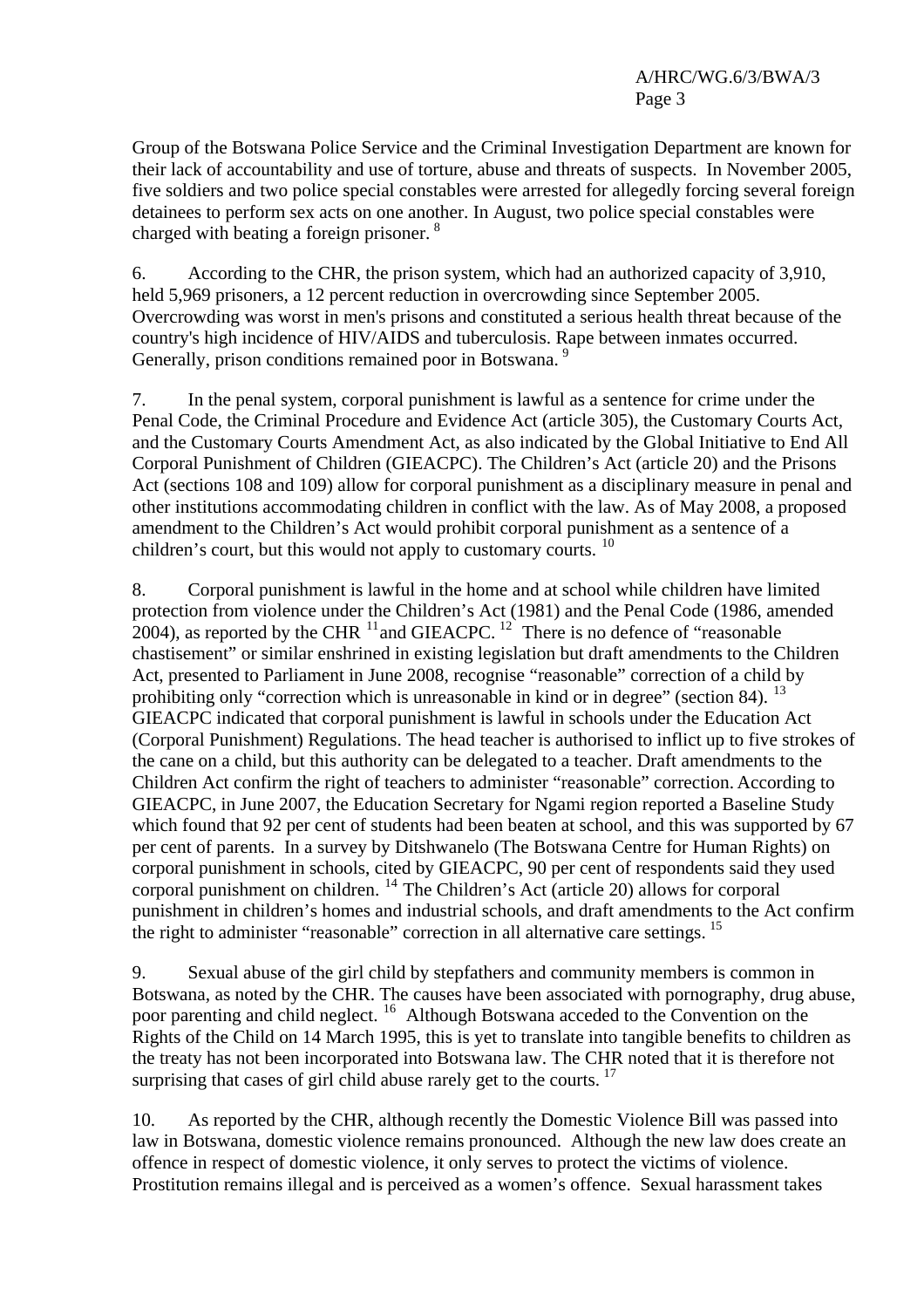A/HRC/WG.6/3/BWA/3 Page 4

place in the work place and at school and is often unreported let alone being addressed by the law enforcement agents. <sup>[18](#page-6-1)</sup>

# **3. Administration of justice and the rule of law**

11. A 2005 report by the Office of the Ombudsman characterized the "delays in the finalization of criminal matters in all courts" as a "serious concern," particularly the delays in processing appeals, as cited by the CHR. <sup>[19](#page-6-1)</sup> CHR also indicated that in another survey conducted during 2005, 31 per cent of respondents cited inefficiencies in the justice system as a reason for the perceived increase in fraud in the country. Although the constitution provides for an independent judiciary, the civil courts remained unable to provide timely, fair trials due to severe staffing shortages and a backlog of pending cases. CHR further noted that trials under the 1986 National Security Act (NSA) could be held in secret. In some cases, tribal judges may issue sentences that include corporal punishment such as lashings on the buttocks as well as capital punishment.[20](#page-6-1)

# **4. Right to privacy, marriage and family life**

12. With respect to the institution of marriage and its implications on women's right to property, as indicated by the CHR, discrimination persists notwithstanding the prospects of the Abolition of Marital Power Act of 2004. A woman married under traditional law known as the 'common property' system is considered as a legal minor and will require her husband's consent to buy or sell property, apply for credit, and enter into legally binding contracts. <sup>[21](#page-6-1)</sup> The CHR further indicated that polygamy is legal under traditional law with the consent of the first wife, but it is not common.  $22$ 

13. As highlighted in a joint submission by the International Lesbian and Gay Association, ILGA-Europe, the Pan African ILGA, LeGaBiBo - Lesbians, Gays, and Bisexuals of Botswana, the International Gay and Lesbian Human Rights Commission and ARC International, as well as by the CHR, Botswana maintains criminal sanctions against consensual same-sex activity.<sup>[23](#page-6-1)</sup> The CHR reported that civil society organisations that advocate for the rights of the GLBT community have been denied legal status because the Republic of Botswana does not recognise homosexuals. [24](#page-6-1)

# **5. Freedom of religion or belief, expression, association and peaceful assembly, and right to participate in public and political life**

14. The 1966 Constitution of Botswana as amended, provides for freedom of speech and of the press but the commitment of government towards achieving these rights is not impressive, as reported by CHR. <sup>[25](#page-6-1)</sup> The 1986 NSA, has been used to restrict reporting on government activities. The NSA prohibits publication of any classified material without authorization and generally, the law does not provide public access to government information. <sup>[26](#page-6-1)</sup> According to CHR, the negative consequence of absence of legislation on freedom of information is well pronounced in the documented incidents of grievous threats, harassment and attacks on journalists in retaliation for their reporting. For instance in 2005, immigration legislation was employed by the government to deport two foreign journalists who were critical of state policies in their articles. A foreign academic was also charged under the NSA and deported for criticising democratic practices in Botswana. [27](#page-6-1)

15. The Constitution of Botswana makes no provision for quotas to ensure women's representation in publicly elected bodies at any level, as raised by the CHR.[28](#page-6-1) Women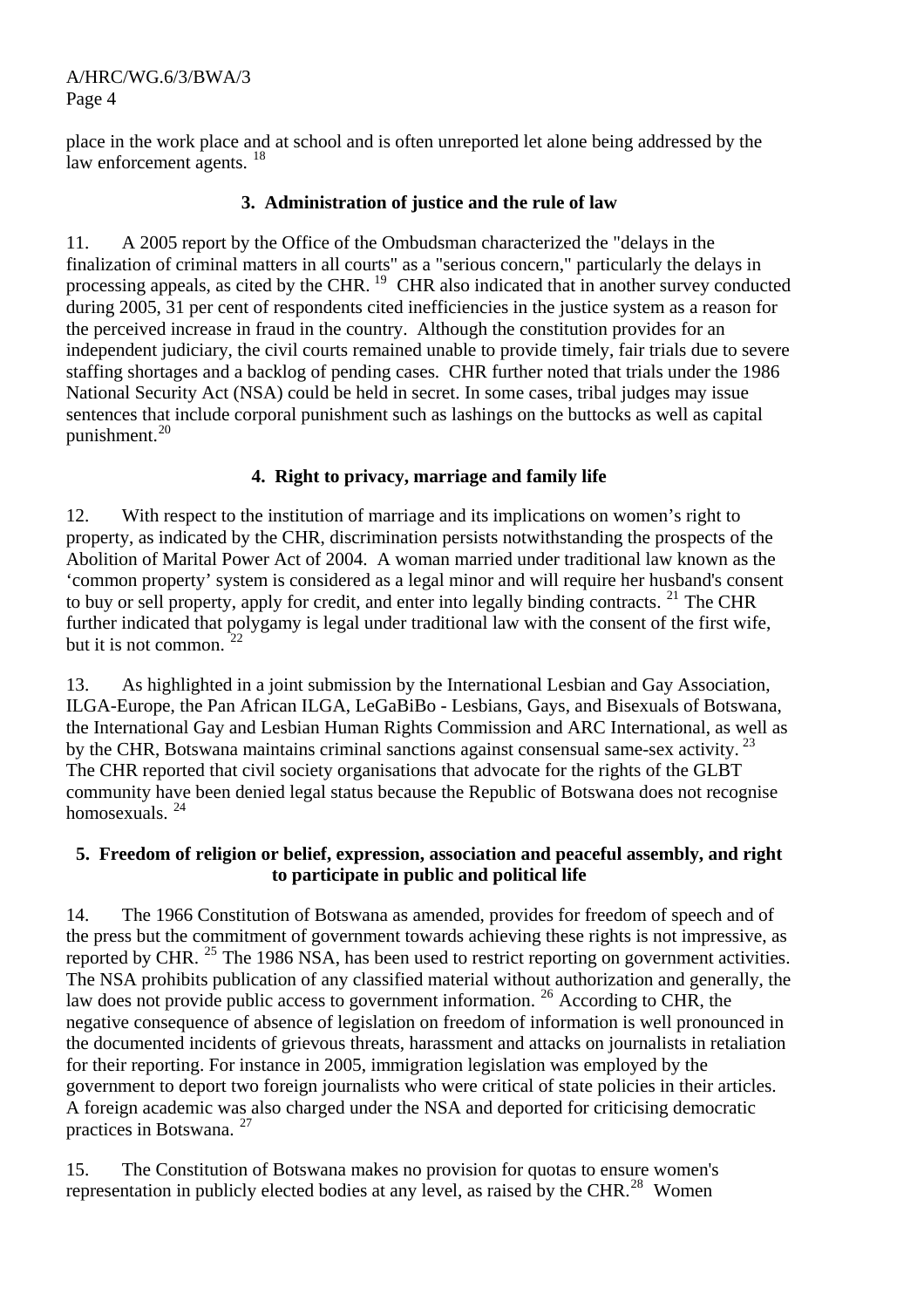accounted for approximately 57 per cent of voters in the October 2004 election, but stood for office much less frequently. There were seven women in the 61-seat parliament, five women in the 20-seat cabinet, three female justices on the 13-seat High Court, and two women in the 15- seat House of Chiefs.<sup>[29](#page-6-1)</sup>

## **6. Right to work and to just and favourable conditions of work**

16. Workers in Botswana have the right to form and join unions of their choice, as stated by the CHR. <sup>[30](#page-6-1)</sup> However, striking workers have on several occasions been at the risk of dismissal. The CHR further indicated that in 2006, two mining companies tried to subvert the Botswana Mine Workers Union (BMWU), by instigating a strike to get workers dismissed, withholding union fees and starting a rival, 'yellow' (company-sponsored) union. In 2005, 461 miners were discharged, including the BMWU Chairman and General Secretary, for taking part in what the government deemed was an illegal 13 day strike held in August - September 2004.<sup>[31](#page-6-1)</sup> According the CHR, the teaching profession was not spared from assault against workers. The President of the Botswana Teachers' Union (BTU) and the President of the Southern Africa Teachers' Organisation were "retired" from teaching due to union activities in support for social issues and teachers' welfare. The BTU President was later reinstated, after hundreds of BTU members took to the streets to protest and following intense media coverage. <sup>[32](#page-6-1)</sup> The previous BTU President was also dismissed from his post at the Seepapitso secondary school under similar circumstances. [33](#page-6-1)

17. Although child labour is prohibited and addressed in the Children's Act, child labour is still prevalent in Botswana, as indicated by the CHR.  $^{34}$  $^{34}$  $^{34}$  As further pointed out by the CHR, the ILO estimated that 13.5 percent of children ages 10 to 14 years in Botswana were working in 2002. The CHR also noted that in a more recent National Labour survey conducted in Botswana in 2005/2006, it was established that 9 per cent of all children between the ages of 7 and 17 were employed. Child labour as practiced in Botswana has been found to include commercial sexual exploitation, using children as instruments in the commitment of crimes and exposure to hazardous works<sup>3</sup>

## **7. Right to social security and to an adequate standard of living**

18. The CHR reported that there are discriminatory traditional laws which restrict women's property rights and economic opportunities, particularly in the rural areas. <sup>[36](#page-6-1)</sup>

## **8. Minorities and indigenous peoples**

19. As indicated by the Multicultural Coalition of Botswana (RETENG), Botswana laws permit discrimination on the basis of ethnicity, language and culture.  $37$  There are 45 tribes in Botswana who speak 27 languages (including 8 Tswana tribes). <sup>[38](#page-6-1)</sup> The Tswana make 18 per cent of the population, while the non-Tswana make 60 per cent.<sup>[39](#page-6-1)</sup> According to RETENG, the laws continue to deny the non-Tswana ethnic groups the following rights: a) the right to recognition as a tribe with a distinct language and culture; b) group rights to land; c) representation in the House of Chiefs (Ntlo ya Dikgosi); d) the right to educate their children in their languages; e) the right to educate their children about their histories, customs, values and culture; f) the right to access information and enjoy their languages and cultures on national radio and television and g) access to certain jobs, especially those related to management of land such as Land Board Secretaries.<sup>[40](#page-6-1)</sup>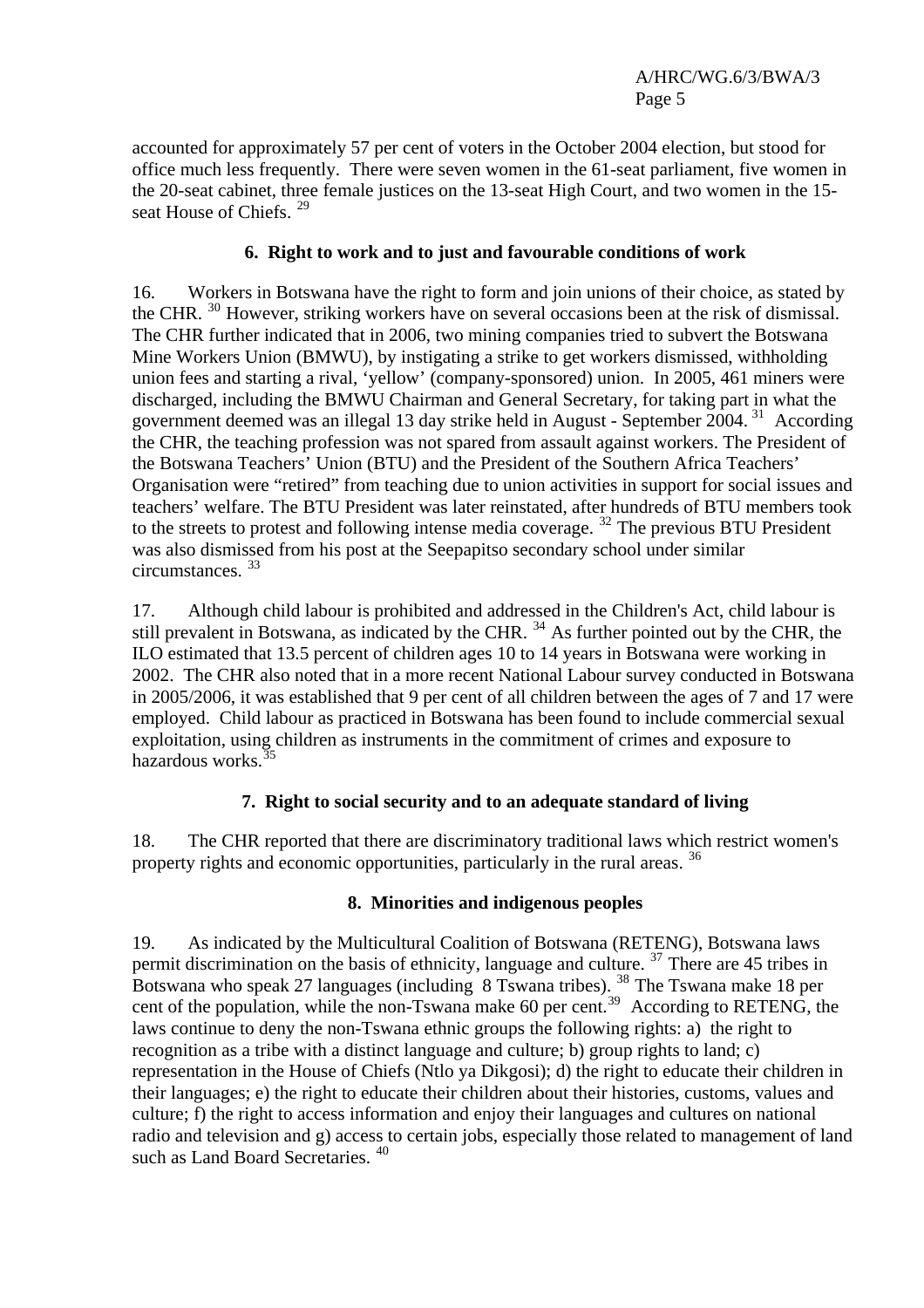20. RETENG further reported that in 1948 and 1999, the Wayeyi went to the High Court and an order to make all ethnic groups equal was issued. After six years of no action, the Wayeyi submitted the case for admissibility to the African Commission on Human and Peoples' rights. According to RETENG, the matter was to be heard in May 2008, however, the government requested that dialogue be carried at the local level with the Wayeyi. The Wayeyi were asked to submit an application to be recognized as a tribe in line with the new Bogosi Act. The application was submitted on 20 June 2008 and they are awaiting the decision. <sup>[41](#page-6-1)</sup> RETENG also reported intimidation of other non-tswana tribes for wishing to designate their chiefs, citing the case of the Batswapong who were in 2003 asked to seek permission from the Bangwato (The Tswana tribe which rules over the Batswapong in the Central District) before they could designate their chief. [42](#page-6-2) RETENG also reported that the Basarwa of the Central Kalahari Game Reserve are struggling for the implementation of the December 2006 ruling to return to their ancestral land. They need water, food, school medical facilities and roads in the CKGR. <sup>[43](#page-6-3)</sup>

#### **III. ACHIEVEMENTS, BEST PRACTICES, CHALLENGES AND CONSTRAINTS**

N/A.

#### **IV. KEY NATIONAL PRIORITIES, INITIATIVES AND COMMITMENTS**

N/A.

# **V. CAPACITY-BUILDING AND TECHNICAL ASSISTANCE**

N/A.

*Notes* 

- $2$  The Centre for Human Rights of the University of Pretoria, page 7.
- <sup>3</sup> The Centre for Human Rights of the University of Pretoria, page 2.
- 4 The Centre for Human Rights of the University of Pretoria, page 7.
- <sup>5</sup> The Centre for Human Rights of the University of Pretoria, page 7.
- 6 The Centre Human Rights of the University of Pretoria, page 4.
- <sup>7</sup> The Centre for Human Rights of the University of Pretoria, page 3.
- <sup>8</sup> The Centre for Human Rights of the University of Pretoria, page 3.
- <sup>9</sup> The Centre for Human Rights of the University of Pretoria, page 3.
- <sup>10</sup> The Global Initiative to End All Corporal Punishment of Children Corporal, page 1.
- <sup>11</sup> The Centre for Human Rights of the University of Pretoria, page 3.
- <sup>12</sup> The Global Initiative to End All Corporal Punishment of Children Corporal, page 2.
- <sup>13</sup> The Global Initiative to End All Corporal Punishment of Children Corporal, page 2.
- <sup>14</sup> The Global Initiative to End All Corporal Punishment of Children Corporal, page 2.

<sup>16</sup> The Centre for Human Rights of the University of Pretoria, page 5.

 $\overline{a}$  $1$ <sup>1</sup> The stakeholders listed below have contributed information for this summary; the full texts of all original submissions are available at: [www.ohchr.org.](http://www.ohchr.org/) (One asterisk denotes a non-governmental organization in consultative status with the Economic and Social Council)

CHR The Centre for Human Rights of the University of Pretoria, Pretoria (South Africa) GIEACPC Global Initiative to End All Corporal Punishment of Children ILGA Joint submission by the International Lesbian and Gay Association, Brussels (Belgium); ILGA-Europe\*; Pan African ILGA; LeGaBiBo (Lesbians, Gays, and Bisexuals of Botswana); International Gay and Lesbian Human Rights Commission and ARC International, Brussels ,(Belgium)

RETENG RETENG: The Multicultural Coalition of Botswana, Gaborone (Botswana)

<sup>&</sup>lt;sup>15</sup> The Global Initiative to End All Corporal Punishment of Children Corporal, page 2.